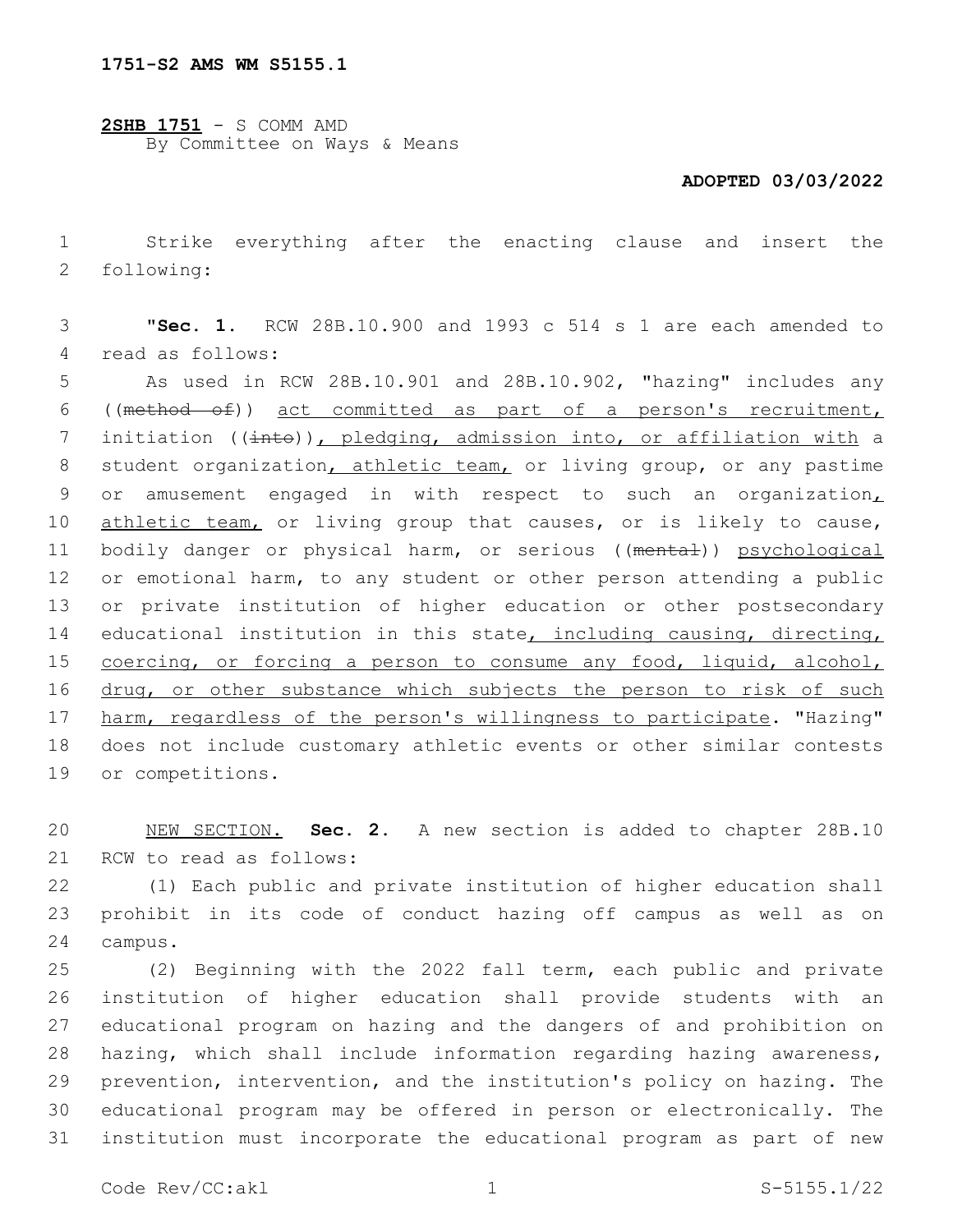student orientation sessions. The educational program must be posted on each institution's public website for parents, legal guardians, 3 and volunteers to view.

 (3) Institutional materials on student rights and responsibilities given to student organizations, athletic teams, or living groups, either electronically or in hard copy form, shall include a statement on the institution's antihazing policy and on the 8 dangers of hazing.

 NEW SECTION. **Sec. 3.** A new section is added to chapter 28B.10 10 RCW to read as follows:

 Each public institution of higher education shall establish a hazing prevention committee to promote and address hazing prevention. The committee shall have a minimum of six members including a designated chair appointed by the president of the institution. Fifty percent of the committee positions shall include students currently attending the higher education institution with at least one position filled by a student from a student organization, athletic team, or living group. The other fifty percent of the committee positions shall include at least one faculty or staff member and one parent or legal guardian of a student currently enrolled at the institution. Student input shall be considered for committee membership. A student who is a member of a student organization, athletic team, or living group that was affiliated with a finding of a hazing violation within the last twelve months may not participate in or be a member of the 25 hazing prevention committee.

 NEW SECTION. **Sec. 4.** A new section is added to chapter 28B.10 27 RCW to read as follows:

 (1) Beginning with the 2022-23 academic year, each public and private institution of higher education shall maintain and publicly report actual findings of violations by any student organization, athletic team, or living group of the public or private institution of higher education's code of conduct, antihazing policies, or state or federal laws relating to hazing or offenses related to alcohol, 34 drugs, sexual assault, or physical assault.

(2) The report shall include the following:35

 (a) The name of the student organization, athletic team, or 37 living group;

38 (b) The date the investigation was initiated;

Code Rev/CC:akl 2 S-5155.1/22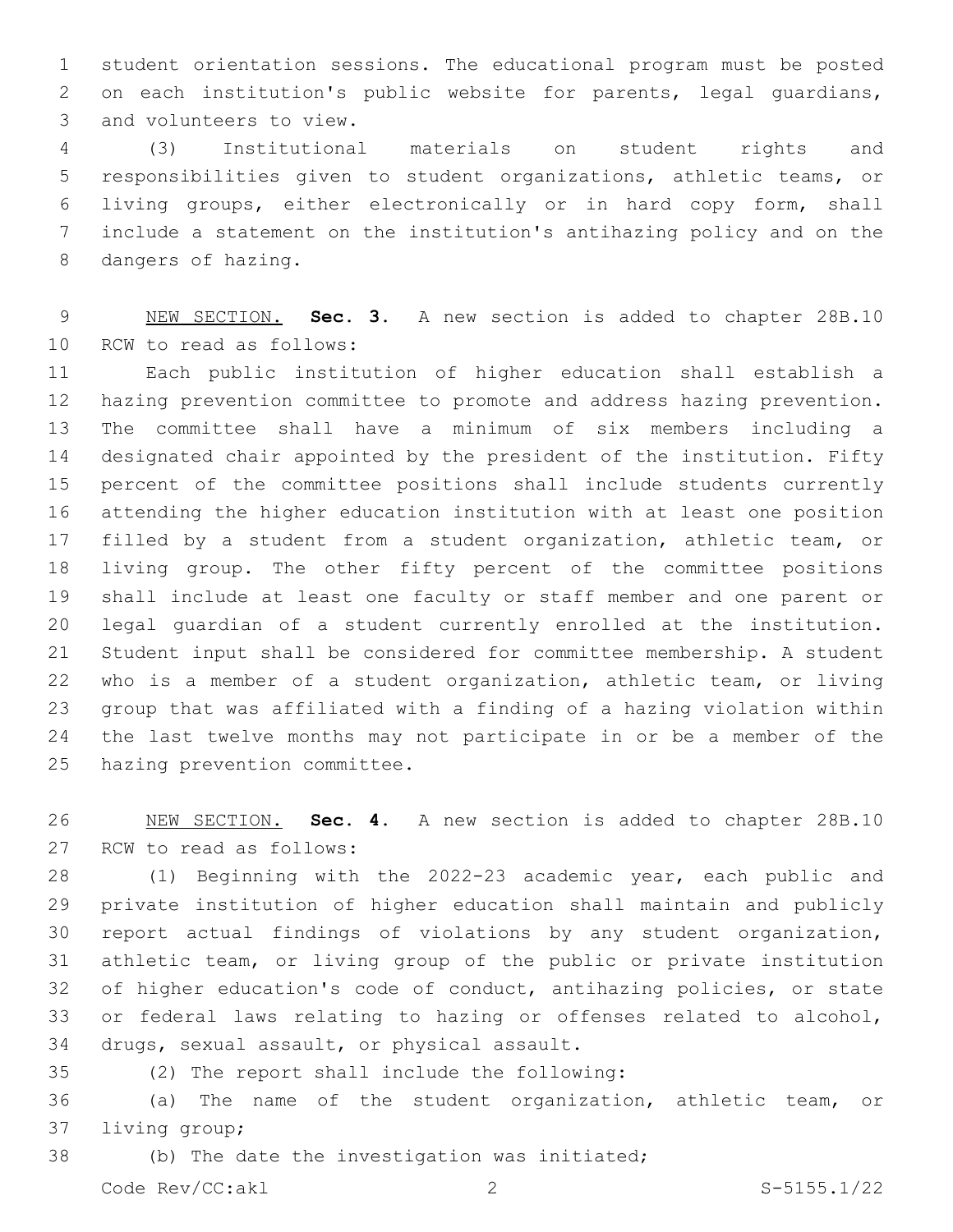(c) The date on which the investigation ended with a finding that 2 a violation occurred;

 (d) A description of the incident or incidents, including the date of the initial violation, and the violations, findings, and sanctions placed on the student organization, athletic team, or 6 living group;

 (e) The details of the sanction or sanctions imposed, including 8 the beginning and end dates of the sanction or sanctions; and

 (f) The date the student organization, athletic team, or living 10 group was charged with a violation.

 (3) Investigations that do not result in a finding of formal violations of the student code of conduct or state or federal law shall not be included in the report. The report shall not include any personal or identifying information of individual student members and shall be subject to the requirements of the federal family education rights and privacy act of 1974, 20 U.S.C. Sec. 1232g.

 (4) Public and private institutions of higher education shall make reports under this section available on their websites in a prominent location clearly labeled and easily accessible from the 20 institution's website.

 (5) Each public and private institution of higher education shall maintain reports as they are updated for five years and shall post them on their respective websites at least 45 calendar days before the start of each fall academic term and at least 10 days before the 25 start of all other academic terms.

 NEW SECTION. **Sec. 5.** A new section is added to chapter 28B.10 27 RCW to read as follows:

 (1) Beginning in the 2022 fall academic term, each public and private institution of higher education shall provide hazing prevention education on the signs and dangers of hazing as well as the institution's prohibition on hazing to employees, including student employees, either in person or electronically. The prevention education shall be provided to employees at the beginning of each academic year and for new employees at the beginning of each academic 35 term.

 (2) If, as a result of observations or information received in 37 the course of employment or volunteer service, any employee, including a student employee, or volunteer at a public or private institution of higher education has reasonable cause to believe that Code Rev/CC:akl 3 S-5155.1/22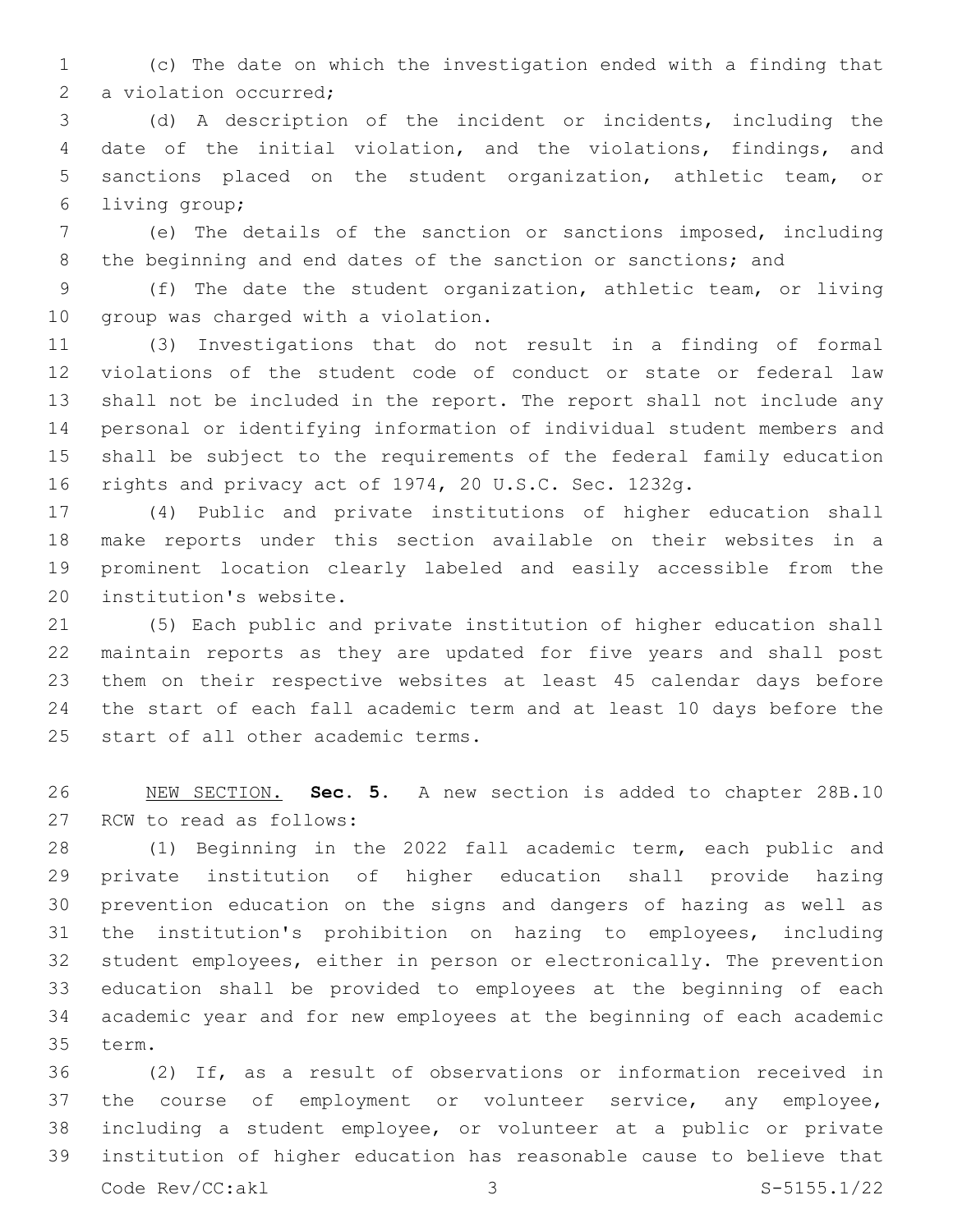hazing has occurred, the employee or volunteer shall report the incident, or cause a report to be made, to a designated authority at the institution. The employee or volunteer shall make the report at 4 the first opportunity to do so.

 (3) "Reasonable cause" means a person who witnesses hazing or receives a credible written or oral report alleging hazing or 7 potential or planned hazing activity.

 (4) A person who witnesses hazing or has reasonable cause to believe hazing has occurred or will occur and makes a report in good faith may not be sanctioned or punished for the violation of hazing unless the person is directly engaged in the planning, directing, or 12 act of hazing reported.

 (5) Nothing in this section shall preclude a person from independently reporting hazing or suspected hazing activity to law 15 enforcement.

 (6) As used in this section, "employee" means a person who is receiving wages from the institution of higher education and is in a position with direct ongoing contact with students in a supervisory role or position of authority. "Employee" does not include a person employed as medical staff or with an affiliated organization, entity, or extension of a postsecondary educational institution, unless the employee has a supervisory role or position of authority over students. "Employee" does not include confidential employees.

 NEW SECTION. **Sec. 6.** A new section is added to chapter 28B.10 25 RCW to read as follows:

 (1) Social fraternity and sorority organizations shall notify the public or private institution of higher education before chartering, rechartering, opening, or reopening a local chapter or operating at the public or private institution of higher education.

 (2) Social fraternity and sorority organizations shall notify the public or private institution of higher education when the organization instigates an investigation of a local chapter at the public or private institution of higher education for hazing or other activity that includes an element of hazing, such as furnishing alcohol to minors. The organization shall provide the results of such investigation and a copy of the full findings report to the public or private institution of higher education's student conduct office.

 (3) Beginning in the 2022 fall academic term, any local social fraternity or sorority chapter seeking to obtain or maintain Code Rev/CC:akl 4 S-5155.1/22